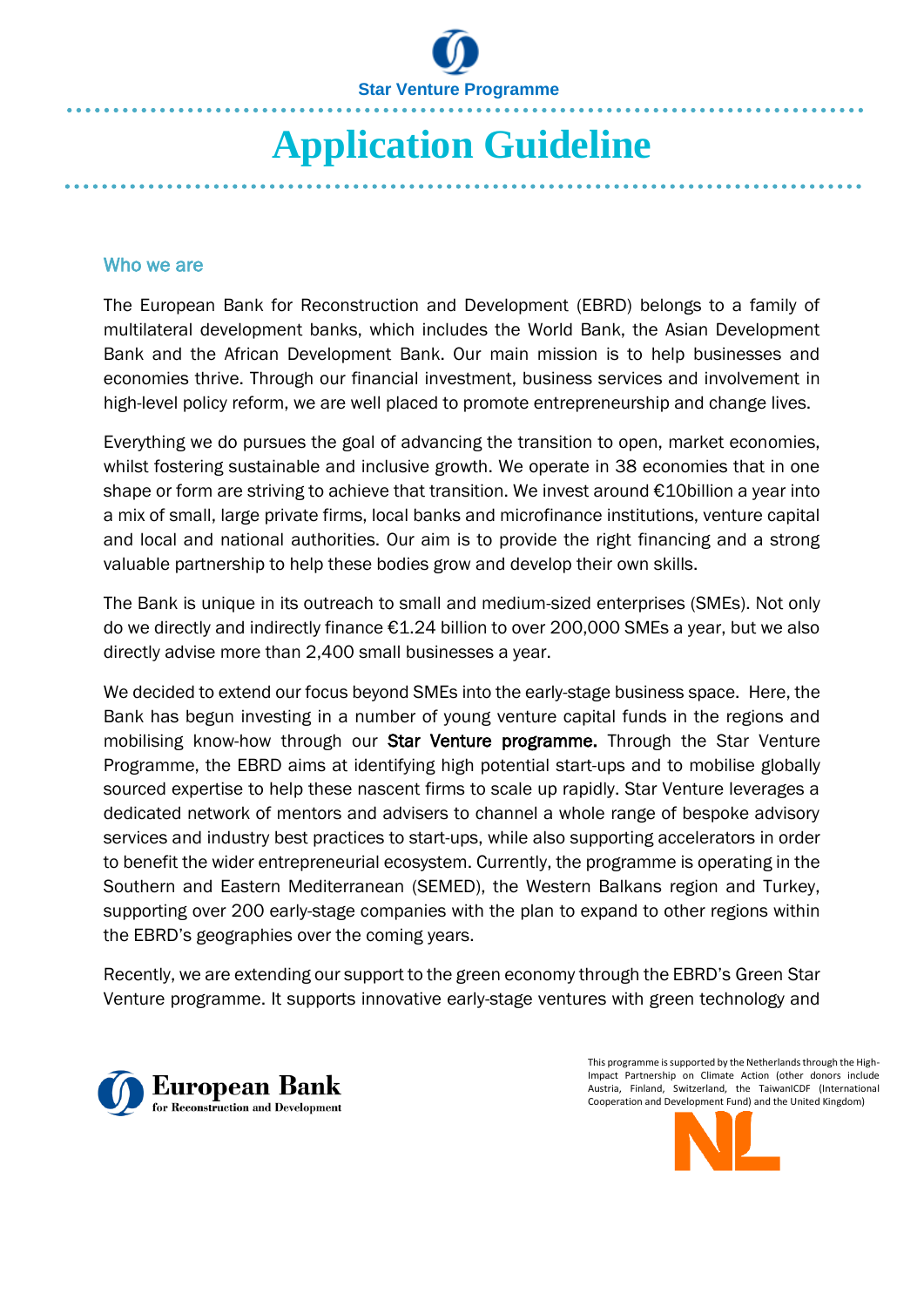## **Star Venture Programme**

solutions in the EBRD's countries of operation by providing dedicated advisory support for eligible startups. Green Star Venture helps these start-ups to enhance their competitiveness and sustainable growth, which contributes to the global climate change mitigation and adaptation efforts, and promotes the green transformation and economy in the EBRD region.

## What we offer

The programme will be delivered on a competitive basis and enterprises selected will join an intensive and tailored 18-month experience-based support programme by September 2023. The programme includes systematic business diagnostics workshops, customised consulting projects, online/in-person mentoring sessions, global networks of business partners, access to finance/market as well as advice on financing mechanisms, extended international networks of customers and channel partners, entrepreneurs, high level business executives, and international soft landings. The areas of support and intervention will depend on the competencies and needs of the individual enterprises and could include:



 This programme is supported by the Netherlands through the High-Impact Partnership on Climate Action (other donors include Austria, Finland, Switzerland, the TaiwanICDF (International Cooperation and Development Fund) and the United Kingdom)